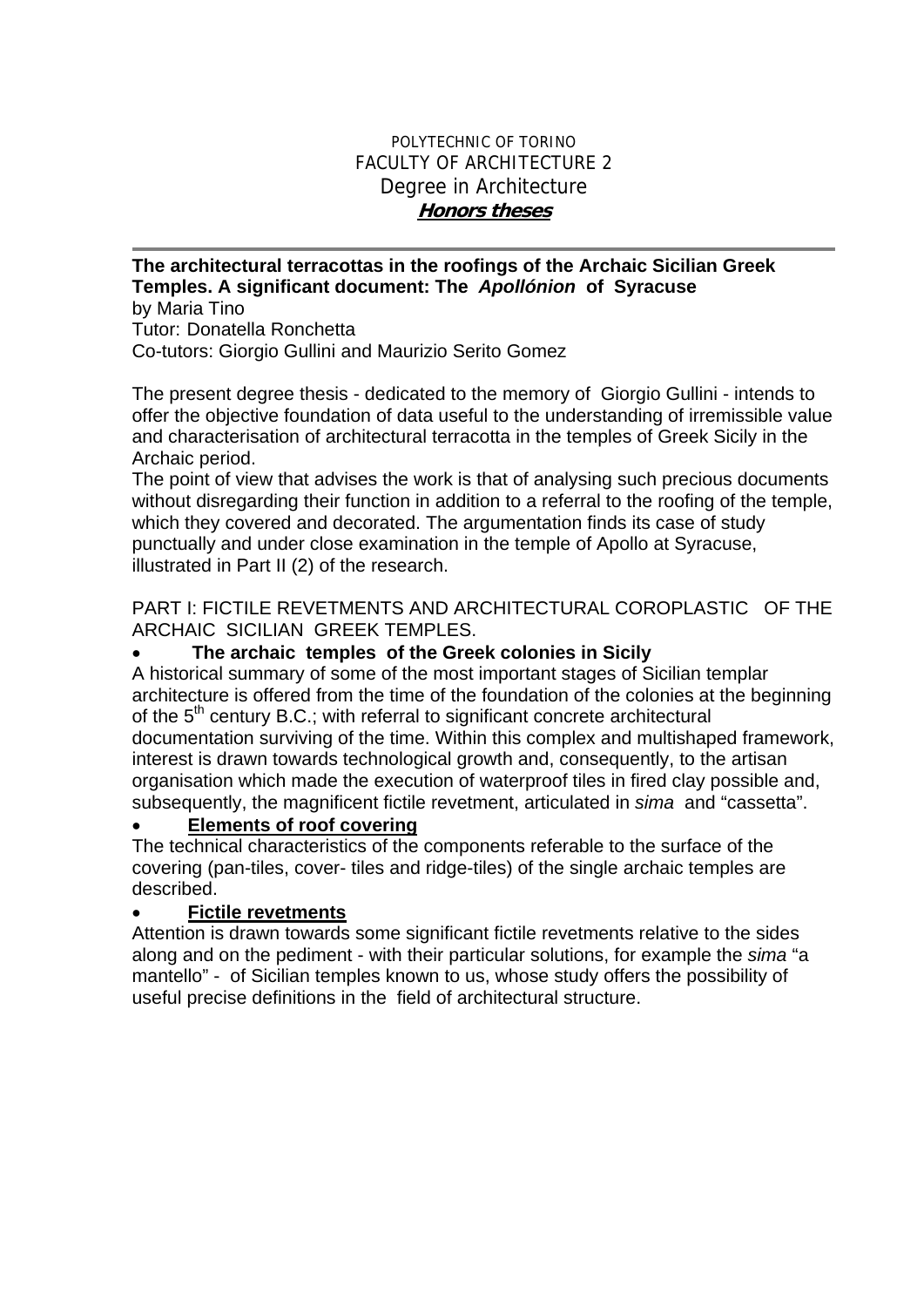

Proposed reconstruction of the revetment "secondo nucleo tipo 1", from the *témenos* of *Athénaion* in Syracuse (by Ciurcina 1989)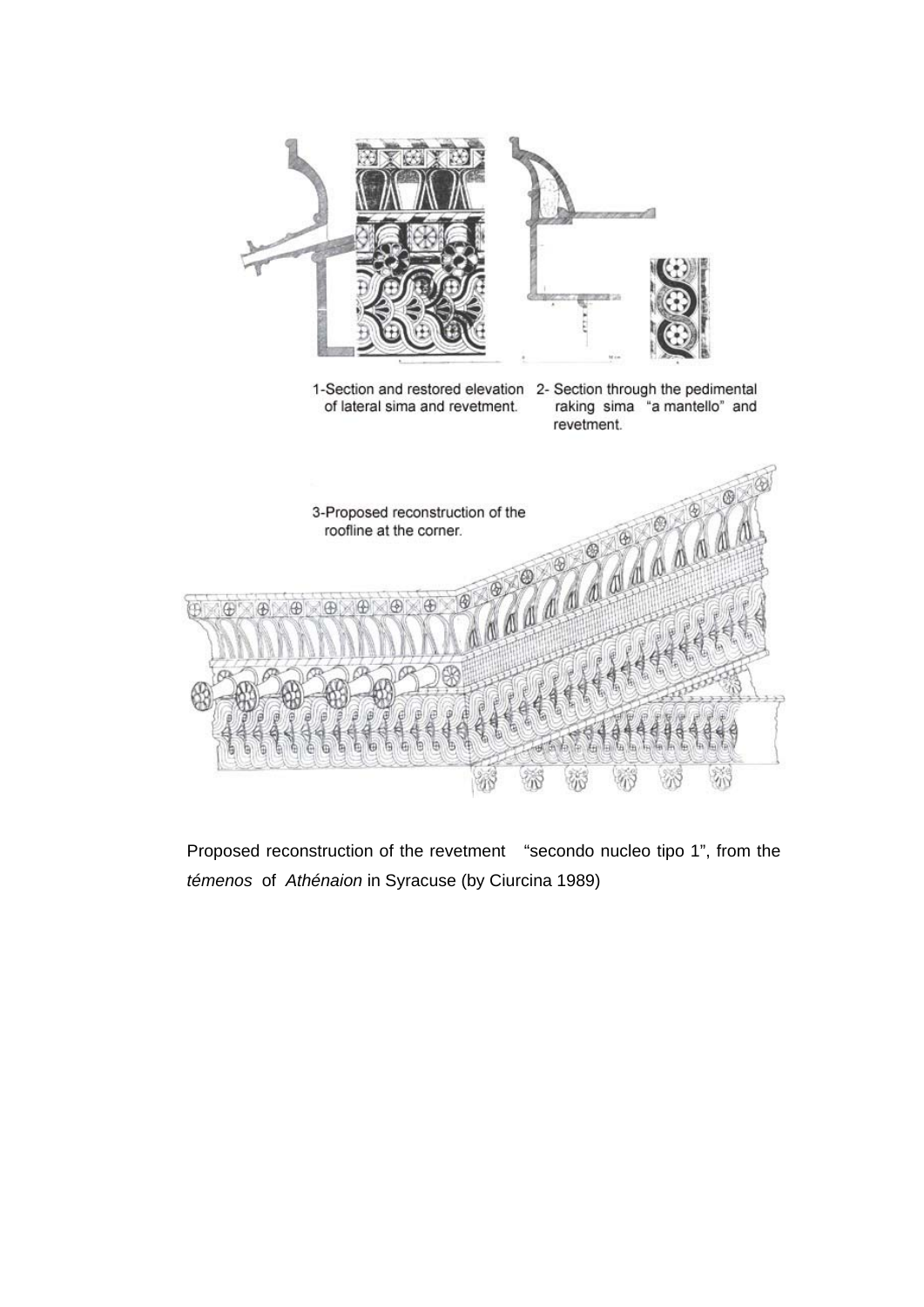

"Paolo Orsi" Archaelogical Regional Museum, Syracuse. Reconstruction of the pedimental raking sima and geison revetment, from the *témenos* of *Athénaion*  in Syracuse

# • **Architectural coroplastic**

The most significant architectural coroplastic creations (*akroteria*, *gorgonéia*) documented in most Sicilian centres are examined.

PART II: THE *APOLLÓNION* OF SYRACUSE AND ITS ARCHITECTURAL **TERRACOTTAS** 

#### • **History of the research and analysis of the monument**

The history of the excavation and the studies are put forward in great detail; the ruins of the temple are described; the reading of the epigraph carved on the eastern side of the steps is offered to finally arrive at the cataloguing of the architectural terracotta found during the excavations of the temple, which are valuably kept in the Regional Archaeological Museum "Paolo Orsi" in Syracuse (the old documentation has been enriched in these premises by the direct examination of the archaeological findings, the bad storage, however, has contributed to scarce attention paid to these findings up to date).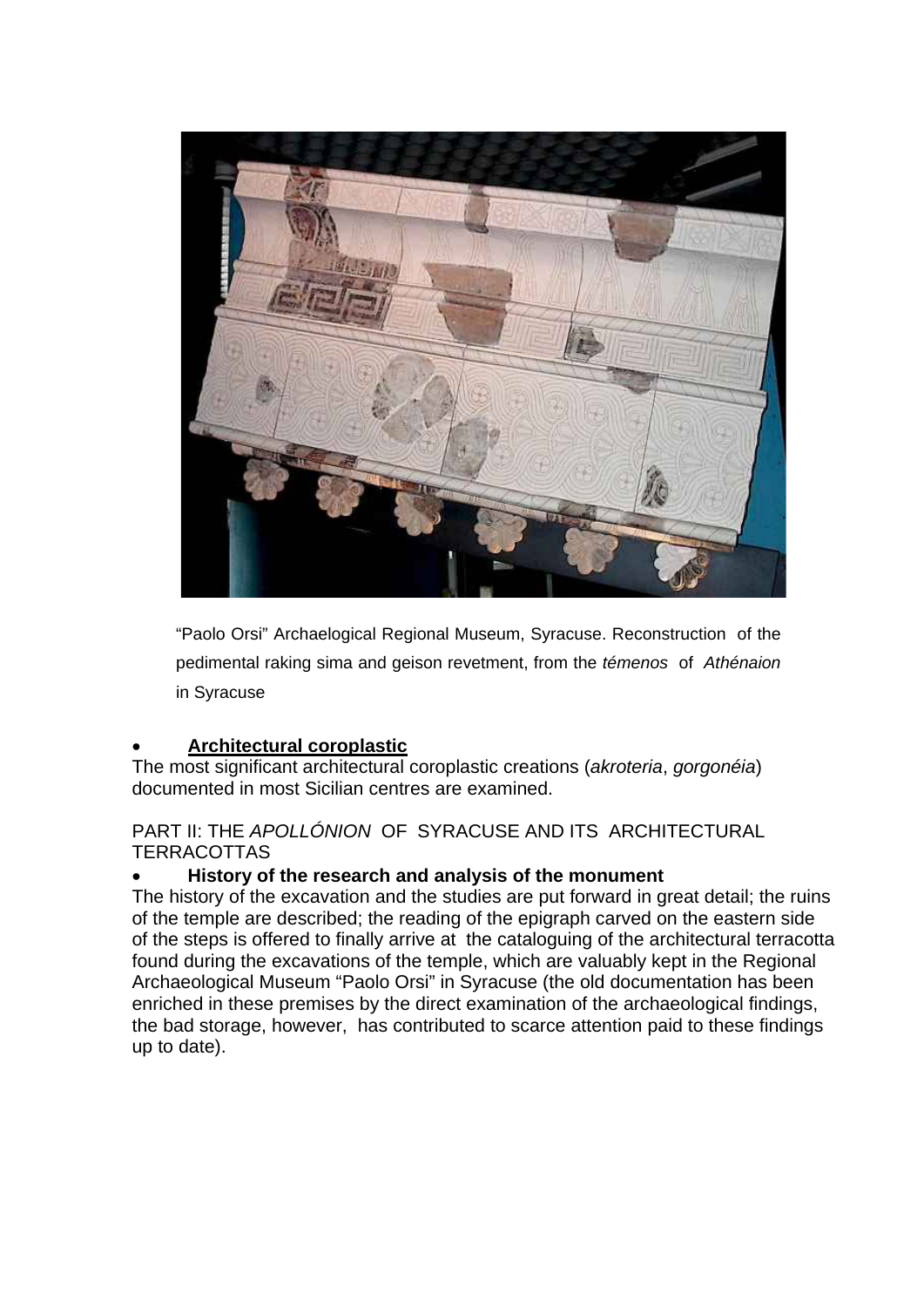#### • **Reconstruction**

An in depth and integral proposal reconstructed by Giorgio Gullini is represented with close examination on the elements of fictile revetment. Hence, a reminder of the critics of Dieter Mertens and Erik Østby a final structural analysis is carried out on the reconstruction of the roofing of the cell, motivated by our critical considerations on the dimensions of the ligneous elements proposed.



"Paolo Orsi" Archaelogical Regional Museum, Syracuse. Relief model of the cross-section of the temple of Apollo ( built by the architect Travaglini on the basis of the reconstruction proposal by Giorgio Gullini)